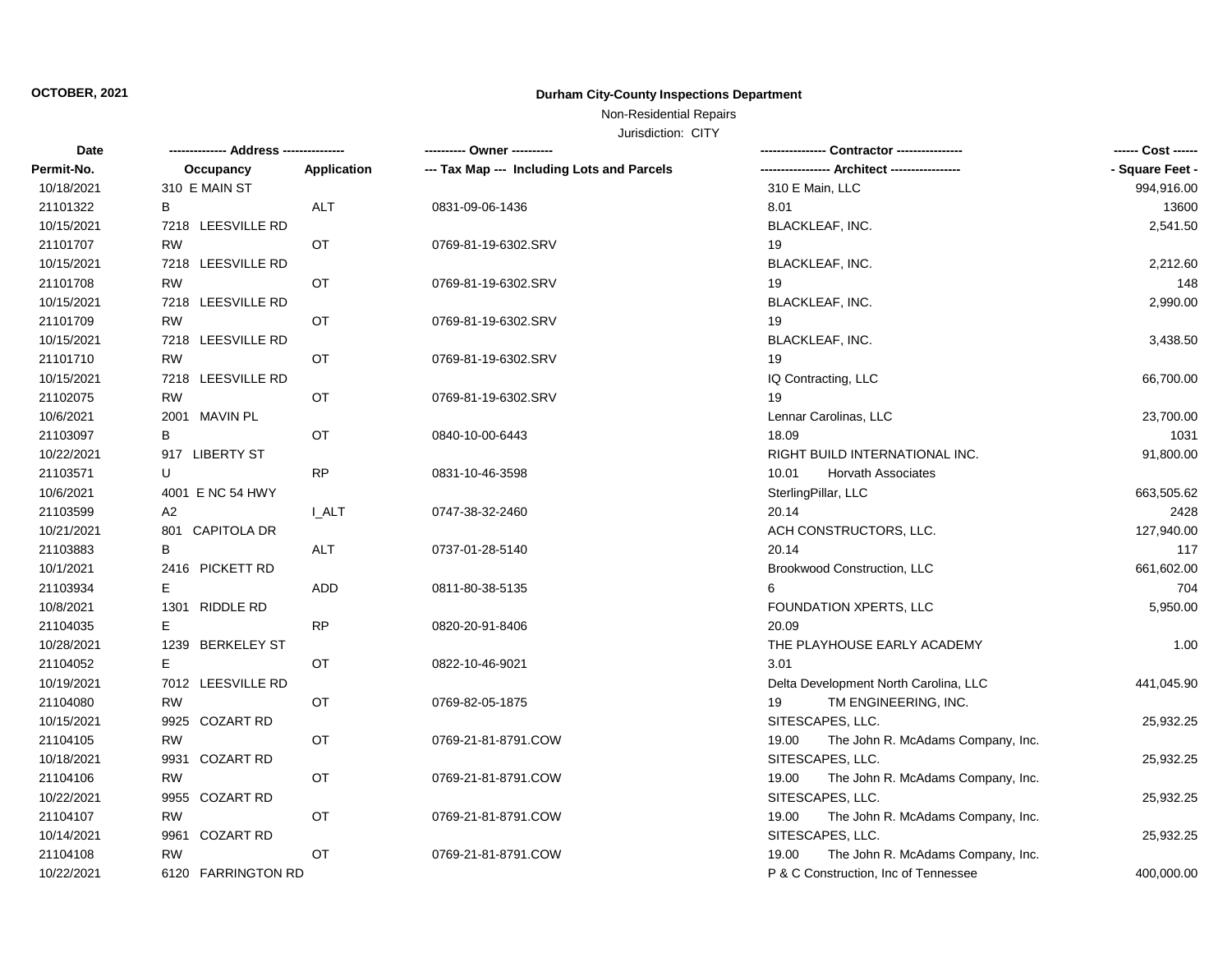## Non-Residential Repairs

| <b>Date</b> |                      |              | ---------- Owner ----------                |                                                      | ------ Cost ------ |
|-------------|----------------------|--------------|--------------------------------------------|------------------------------------------------------|--------------------|
| Permit-No.  | Occupancy            | Application  | --- Tax Map --- Including Lots and Parcels |                                                      | - Square Feet -    |
| 21104158    | A2                   | I ALT        | 0708-01-46-7108                            | GPD Engineering & Architecture<br>20.12              | 4515               |
| 10/20/2021  | 3252 S MIAMI BLVD    |              |                                            | <b>Merritt Construction Services</b>                 | 29,154.00          |
| 21104185    | F1                   | <b>ADD</b>   | 0749-40-35-7994.DUR                        | 20.28                                                | 646                |
| 10/20/2021  | 3600 N DUKE ST       |              |                                            | GLENWOOD CONSTRUCTION CO., INC.                      | 16,050.00          |
| 21104244    | В                    | <b>ALT</b>   | 0823-87-23-2857                            | 17.10<br>Sunderland Engineering, PLLC                | 1364               |
| 10/5/2021   | 7072 NC 751 HWY      |              |                                            | All-Tech Ventilation                                 | 22,989.50          |
| 21104254    | в                    | ALT          | 0718-01-18-1780                            | 20.12                                                | 8431               |
| 10/7/2021   | 313 W MAIN ST        |              |                                            | <b>COLLINS HOME SERVICES</b>                         | 5,000.00           |
| 21104321    | в                    | I ALT        | 0821-08-87-6499                            | 8.01                                                 | 1816               |
| 10/14/2021  | 6910 FAYETTEVILLE RD |              |                                            | Dan Kuykendall Enterprises, Inc                      | 315,794.00         |
| 21104354    | М                    | I ALT        | 0718-04-64-7018                            | 20.12<br>Cortland Morgan                             | 3996               |
| 10/14/2021  | 120 WHITFORD DR      |              |                                            | LECHASE CONSTRUCTION SERVICES, LLC                   | 215,257.00         |
| 21104401    | B                    | ALT          | 0811-69-92-7409.L00                        | 15.01<br>John B. Hawkings AIA                        | 65000              |
| 10/26/2021  | 105 W MORGAN ST      |              |                                            | <b>Brothers Group Construction Company</b>           | 415,020.00         |
| 21104412    | В                    | ALT          | 0821-08-98-7097                            | 8.01                                                 | 3915               |
| 10/14/2021  | 417 CHAPEL DR        |              |                                            | MITCHELL, O C, JR., INC.                             | 154,287.45         |
| 21104446    | в                    | I ALT        | 0811-69-92-7409.L00                        | 15.01                                                | 805                |
| 10/8/2021   | 1107 CHALK LEVEL RD  |              |                                            | <b>BLACKLEAF, INC.</b>                               | 5,304.55           |
| 21104451    | <b>RW</b>            | OT           | 0823-11-47-8028                            | 17.10                                                |                    |
| 10/12/2021  | 3252 S MIAMI BLVD    |              |                                            | <b>Merritt Construction Services</b>                 | 17,500.00          |
| 21104519    | <b>MC</b>            | I ALT        | 0749-40-35-7994.DUR                        | 20.28<br><b>Maurer Architecture</b>                  | 135                |
| 10/27/2021  | 1035 SWABIA CT       |              |                                            | Barringer Construction, LLC                          | 4,526,000.00       |
| 21104553    | В                    | <b>I_ALT</b> | 0747-04-53-3895                            | Little Diversified Architectural Consulting<br>20.14 | 21514              |
| 10/5/2021   | 2301 ERWIN RD        |              |                                            | DUKE UNIVERSITY HEALTH SYSTEM, INC.                  | 377,665.00         |
| 21104561    | 12                   | <b>I_ALT</b> | 0811-69-92-7409.L00                        | RMF Engineering, Inc.<br>15.01                       | 1526               |
| 10/13/2021  | 3810 KEOHANE DR      |              |                                            | BAKER RESIDENTIAL OF THE CAROLINAS, LLC.             | 15,000.00          |
| 21104606    | B                    | OT           | 0801-21-61-2731                            |                                                      | 672                |
| 10/8/2021   | 5107 NC 55 HWY       |              |                                            | Blue Frog, LLC                                       | 512,275.00         |
| 21104628    | B                    | <b>I_ALT</b> | 0738-00-84-8233.014                        | 20.14<br>Chris Kacena                                | 2395               |
| 10/29/2021  | 419 DAVIS DR         |              |                                            | McDonald York Building Company                       | 3,285,787.00       |
| 21104629    | в                    | <b>I_ALT</b> | 0747-03-03-9894                            | 20.14<br><b>Integrated Design</b>                    | 11333              |
| 10/12/2021  | 1610 PAGE RD EXT     |              |                                            | Filterworks USA, LLC                                 | 31,630.00          |
| 21104680    | S1                   | <b>L_ALT</b> | 0759-04-53-5589                            | 18.05                                                | 1720               |
| 10/13/2021  | 40 DUKE MEDICINE CIR |              |                                            | DUKE UNIVERSITY HEALTH SYSTEM, INC.                  | 333,100.00         |
| 21104691    | в                    | I ALT        | 0811-69-92-7409.L00                        | 15.01                                                | 1066               |
| 10/29/2021  | 430 DAVIS DR         |              |                                            | SterlingPillar, LLC                                  | 90,537.00          |
| 21104702    | B                    | ALT          | 0747-03-03-2409.L01                        | 20.28<br><b>ORA Architecture</b>                     | 3477               |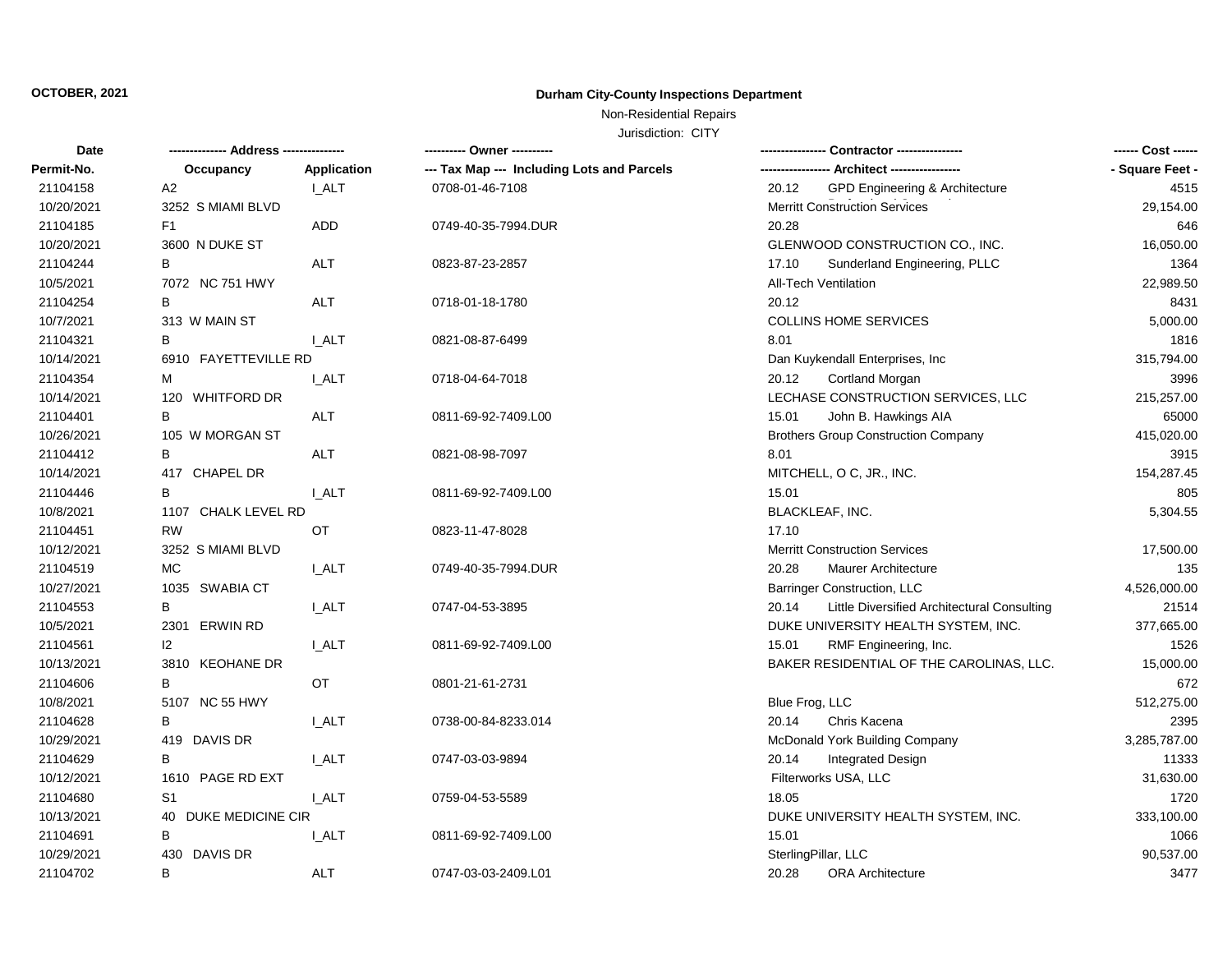## Non-Residential Repairs

| Date       |                              |              | --------- Owner ---------                  | -- Contractor ----------------                    | ------ Cost ------ |
|------------|------------------------------|--------------|--------------------------------------------|---------------------------------------------------|--------------------|
| Permit-No. | Occupancy                    | Application  | --- Tax Map --- Including Lots and Parcels |                                                   | - Square Feet -    |
| 10/22/2021 | 4412 HILLSBOROUGH RD         |              |                                            | TSC Construction, LLC                             | 25,000.00          |
| 21104736   | U                            | ALT          | 0803-04-71-8784                            | 17.07                                             | 7008               |
| 10/14/2021 | 610 N DUKE ST                |              |                                            | Brookwood Construction, LLC                       | 662,950.00         |
| 21104742   | A <sub>3</sub>               | ALT          | 0822-20-80-0365                            | 8.02<br>Gestalt Architecture and Design           | 6772               |
| 10/20/2021 | 810 W PEABODY ST             |              |                                            | THE WHITING-TURNER CONTR. CO.-NC BRANCH           | 13,000,000.00      |
| 21104780   | В                            | COO          | 0821-68-76-8397                            | 8.02<br><b>Ewing Cole</b>                         | 26485              |
| 10/20/2021 | 307 W MAIN ST                |              |                                            | ROMEO GUEST ASSOC. INC                            | 335,793.00         |
| 21104797   | MC.                          | I ALT        | 0821-08-87-7427                            | <b>Belk Architecture</b><br>8.01                  | 1500               |
| 10/15/2021 | 3308 DURHAM CHAPEL HILL BLVD |              |                                            | Eagle Solar & Light, LLC                          | 86,664.90          |
| 21104799   | U                            | ALT          | 0810-68-19-7153.002                        | 20.15                                             | 10325              |
| 10/14/2021 | 136 SCIENCE DR               |              |                                            | LECHASE CONSTRUCTION SERVICES, LLC                | 755,669.00         |
| 21104815   | В                            | <b>ALT</b>   | 0811-69-92-7409.L00                        | 15.01                                             | 15800              |
| 10/28/2021 | 5431 PAGE RD                 |              |                                            | PW Campbell Contracting Company Inc.              | 308,208.00         |
| 21104820   | B                            | <b>ALT</b>   | 0747-03-43-2998                            | 20.14                                             | 1678               |
| 10/22/2021 | 6118 FARRINGTON RD           |              |                                            | Donahue, Edward, III                              | 245,000.00         |
| 21104821   | A3                           | <b>I_ALT</b> | 0708-01-46-3079                            | 20.19                                             |                    |
| 10/5/2021  | 4205 CORNERS PKWY            |              |                                            | HMD Development Inc.                              | 252,000.00         |
| 21104845   | B                            | I_ALT        | 0768-29-74-9457.WD                         | <b>KC Studio</b>                                  | 1476               |
| 10/27/2021 | 411 W CHAPEL HILL ST         |              |                                            | ROMEO GUEST ASSOC. INC                            | 224,941.00         |
| 21104855   | B                            | I_ALT        | 0821-77-16-3282                            | PERKINS & WILL<br>$\overline{7}$                  | 2707               |
| 10/8/2021  | 410 BLACKWELL ST             |              |                                            | <b>Bobbitt Construction Inc.</b>                  | 2,840,850.00       |
| 21104856   | B                            | I ALT        | 0821-12-86-0297                            | <b>MMoser Associatees</b><br>12.01                | 25437              |
| 10/11/2021 | 4616 N ROXBORO ST            |              |                                            | BARNHILL CONTRACTING CO                           | 2,000.00           |
| 21104865   | B                            | OT.          | 0824-20-90-3768                            | 17.08                                             | 2310               |
| 10/18/2021 | 2301 ERWIN RD                |              |                                            | Robins & Morton Group, The                        | 9,372,167.00       |
| 21104894   | $\mathsf{I2}$                | <b>ALT</b>   | 0811-69-92-7409.L00                        | 15.01<br>Shepley Bulfinch                         | 4698               |
| 10/8/2021  | 2175 PRESIDENTIAL DR         |              |                                            | Bobbitt Construction Inc.                         | 499,800.00         |
| 21104907   | <b>MC</b>                    | I_ALT        | 0749-63-62-8442                            | 20.14<br>Bobbitt Construction Inc.                | 15408              |
| 10/14/2021 | 6330 QUADRANGLE DR           |              |                                            | Brookwood Construction, LLC                       | 137,115.00         |
| 21104964   | B                            | I ALT        | 0708-02-65-7938                            | 20.12<br><b>Phillips Architecture</b>             | 1395               |
| 10/18/2021 | 4001 E NC 54 HWY             |              |                                            | TP Triangle Construction, LLC                     | 363,845.00         |
| 21104988   | <b>MC</b>                    | I ALT        | 0747-38-32-2460                            | Gensler Architectural Design & Planning,<br>20.14 | 2970               |
| 10/19/2021 | 1965 IVY CREEK BLVD          |              |                                            | <b>Barringer Construction, LLC</b>                | 104,250.00         |
| 21104992   | B                            | <b>ALT</b>   | 0810-13-13-4639                            | 20.16                                             | 1756               |
| 10/22/2021 | 5630 S MIAMI BLVD            |              |                                            | Triad Builders of King Inc.                       | 214,433.00         |
| 21105022   | A2                           | ALT          | 0747-03-33-9549.L01                        | <b>BURDETT AND ASSOCIATES</b><br>20.14            | 3036               |
| 10/15/2021 | 4302 FAYETTEVILLE RD         |              |                                            | <b>BLACKLEAF, INC.</b>                            | 159,002.10         |